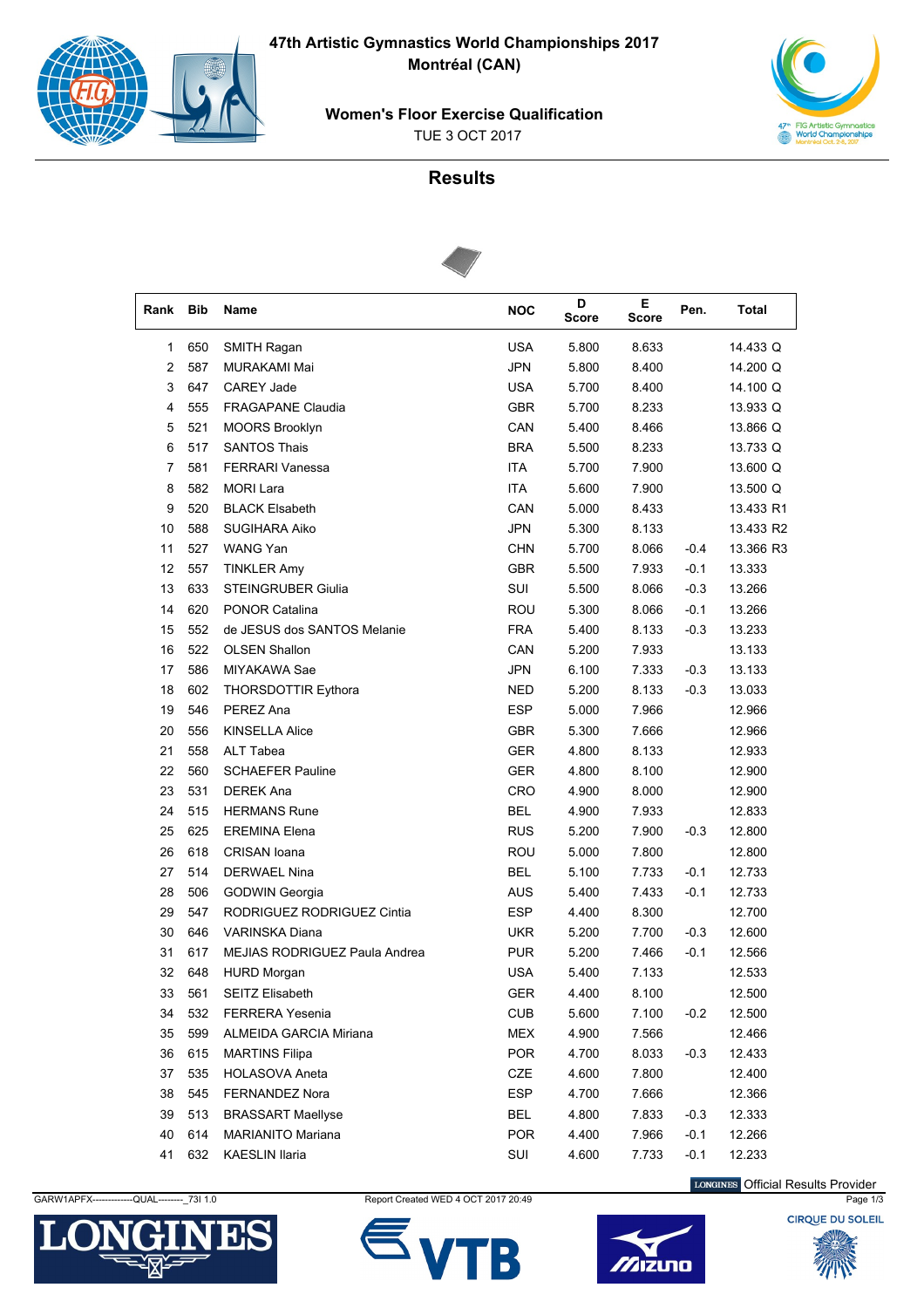**47th Artistic Gymnastics World Championships 2017 Montréal (CAN)**



 TUE 3 OCT 2017 **Women's Floor Exercise Qualification**



## **Results**



| Rank | Bib | Name                          | <b>NOC</b> | D<br><b>Score</b> | Е<br>Score | Pen.   | Total  |
|------|-----|-------------------------------|------------|-------------------|------------|--------|--------|
| 42   | 528 | ARDILA GARCIA Dayana          | COL        | 4.700             | 7.633      | $-0.1$ | 12.233 |
| 43   | 644 | OSIPOVA Valerija              | <b>UKR</b> | 4.800             | 7.500      | $-0.1$ | 12.200 |
| 44   | 510 | <b>INSHINA Yuliya</b>         | AZE        | 4.700             | 7.500      |        | 12.200 |
| 45   | 511 | NEKRASOVA Marina              | <b>AZE</b> | 5.000             | 7.466      | $-0.3$ | 12.166 |
| 46   | 592 | KIM Jury                      | <b>KOR</b> | 4.900             | 7.333      | $-0.1$ | 12.133 |
| 47   | 564 | XOULOGI Ioanna                | <b>GRE</b> | 4.500             | 7.625      |        | 12.125 |
| 48   | 508 | <b>MADER Jasmin</b>           | AUT        | 4.200             | 7.900      |        | 12.100 |
| 49   | 593 | LEE Eun Ju                    | <b>KOR</b> | 4.500             | 7.600      |        | 12.100 |
| 50   | 635 | MOKOSOVA Barbora              | <b>SVK</b> | 4.600             | 7.500      |        | 12.100 |
| 51   | 550 | <b>BOYER Marine</b>           | <b>FRA</b> | 5.100             | 7.000      |        | 12.100 |
| 52   | 608 | <b>SKREGELID Martine</b>      | <b>NOR</b> | 4.300             | 7.766      |        | 12.066 |
| 53   | 529 | <b>ESCOBAR BETANCUR Ginna</b> | COL        | 4.600             | 7.466      |        | 12.066 |
| 54   | 543 | <b>SALEM Farah</b>            | EGY        | 4.500             | 7.633      | $-0.1$ | 12.033 |
| 55   | 548 | <b>LEINONEN Maija</b>         | <b>FIN</b> | 4.400             | 7.633      |        | 12.033 |
| 56   | 573 | SAZONOVA Irina                | <b>ISL</b> | 4.600             | 7.433      |        | 12.033 |
| 57   | 518 | <b>GEORGIEVA Pamela</b>       | <b>BUL</b> | 4.500             | 7.500      |        | 12.000 |
| 57   | 622 | <b>DARIES Naveen</b>          | <b>RSA</b> | 4.500             | 7.500      |        | 12.000 |
| 59   | 580 | <b>CAROFIGLIO Desiree</b>     | <b>ITA</b> | 5.300             | 7.000      | $-0.3$ | 12.000 |
| 60   | 574 | SUTO-TUUHA Agnes              | <b>ISL</b> | 4.100             | 7.866      |        | 11.966 |
| 61   | 503 | PISOS Agustina                | <b>ARG</b> | 4.200             | 7.766      |        | 11.966 |
| 61   | 509 | <b>MAENNERSDORFER Marlies</b> | AUT        | 4.200             | 7.766      |        | 11.966 |
| 63   | 600 | <b>MATA Victoria</b>          | <b>MEX</b> | 4.500             | 7.466      |        | 11.966 |
| 64   | 639 | LAI Pin-Ju                    | <b>TPE</b> | 4.700             | 7.266      |        | 11.966 |
| 65   | 630 | KYSSELEF Tjasa                | <b>SLO</b> | 4.300             | 7.600      |        | 11.900 |
| 66   | 611 | <b>MATTHEWSON Estella</b>     | <b>NZL</b> | 4.600             | 7.566      | $-0.3$ | 11.866 |
| 67   | 616 | PITREZ Mariana                | <b>POR</b> | 4.500             | 7.333      |        | 11.833 |
| 68   | 634 | <b>STUDER Fabienne</b>        | SUI        | 4.500             | 7.400      | $-0.1$ | 11.800 |
| 69   | 501 | AMBROSIO Camila               | <b>ARG</b> | 4.400             | 7.400      |        | 11.800 |
| 70   | 612 | McGREGOR Courtney             | <b>NZL</b> | 4.600             | 7.200      |        | 11.800 |
| 71   | 541 | <b>HUSSEIN Farah</b>          | EGY        | 4.700             | 7.366      | $-0.3$ | 11.766 |
| 72   | 610 | <b>BRETT</b> Isabella         | <b>NZL</b> | 4.500             | 7.233      |        | 11.733 |
| 73   | 566 | <b>AL-SALTY Dalia</b>         | <b>HUN</b> | 4.700             | 7.033      |        | 11.733 |
| 74   | 629 | <b>HRIBAR Lucija</b>          | <b>SLO</b> | 4.100             | 7.600      |        | 11.700 |
| 75   | 652 | <b>ARRIOJAS Pamela</b>        | <b>VEN</b> | 4.400             | 7.400      | $-0.1$ | 11.700 |
| 76   | 621 | <b>CUMMINS Claudia</b>        | <b>RSA</b> | 4.400             | 7.300      |        | 11.700 |
| 77   | 538 | <b>WANG Linnea Hoejer</b>     | <b>DEN</b> | 4.300             | 7.366      |        | 11.666 |
| 78   | 568 | KOVACS Zsofia                 | <b>HUN</b> | 5.000             | 6.766      | $-0.1$ | 11.666 |
| 79   | 590 | CHUIKINA Yekaterina           | KAZ        | 4.300             | 7.300      |        | 11.600 |
| 80   | 534 | CENKOVA Veronika              | CZE        | 4.600             | 7.066      | $-0.1$ | 11.566 |
| 81   | 603 | <b>VOLLEMAN Tisha</b>         | <b>NED</b> | 4.500             | 7.066      |        | 11.566 |
| 82   | 583 | ROBINSON Mackenzie            | <b>JAM</b> | 3.900             | 7.633      |        | 11.533 |



GARW1APFX------------QUAL---------\_73I 1.0 Report Created WED 4 OCT 2017 20:49 Page 2/3





LONGINES Official Results Provider

**CIROUE DU SOLEIL**